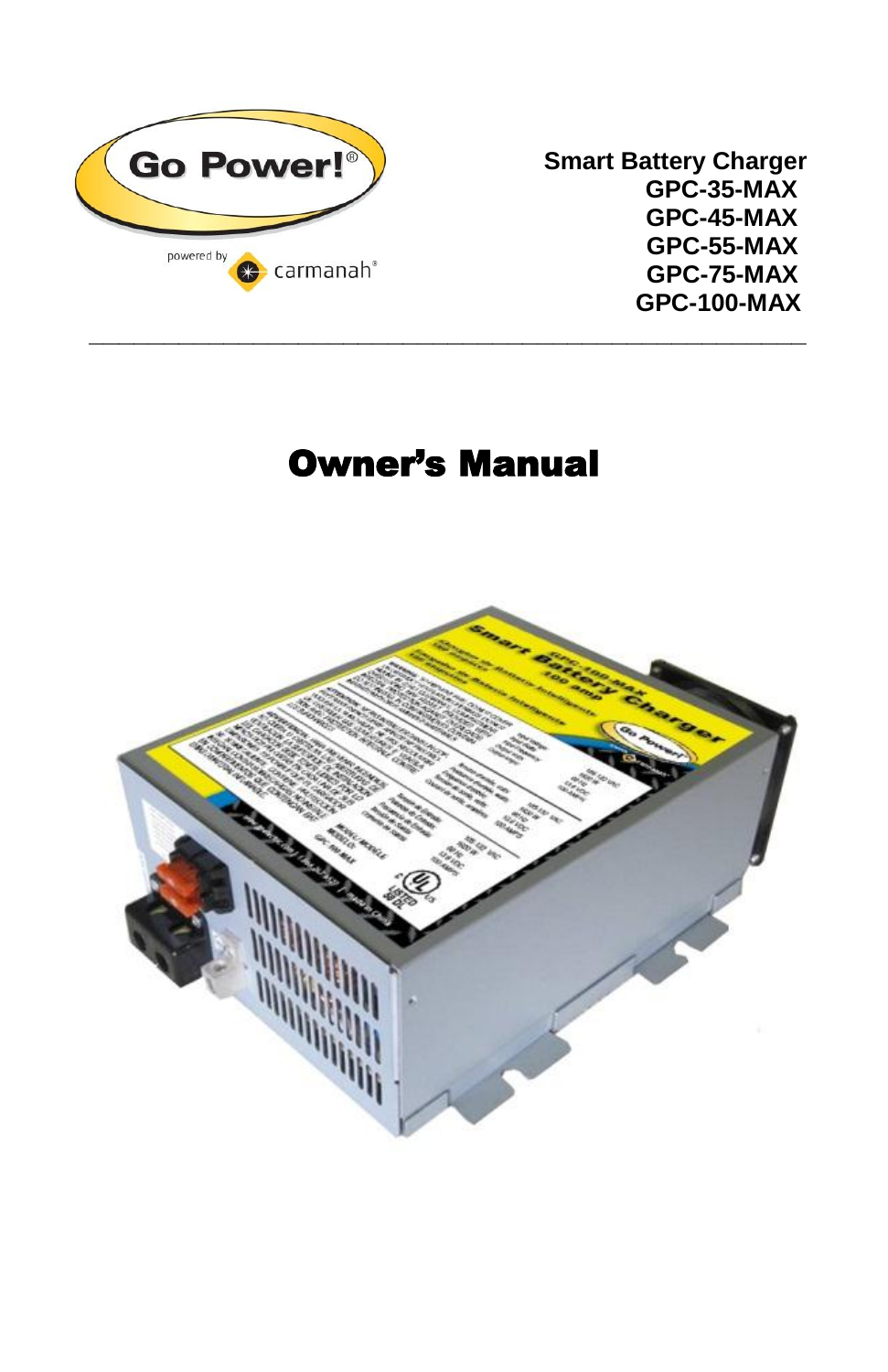## **Table of Contents**

| <b>Important Safety Instructions</b> | າ |
|--------------------------------------|---|
| Features                             | 3 |
| <b>Installation Guidelines</b>       | 5 |
| Warranty                             | 8 |

\_\_\_\_\_\_\_\_\_\_\_\_\_\_\_\_\_\_\_\_\_\_\_\_\_\_\_\_\_\_\_\_\_\_\_\_\_\_\_\_\_\_\_\_\_\_\_\_\_\_\_\_\_\_\_\_\_\_\_

#### **1.0 Important Safety Instructions**

**Warning**: Before you install and use your Go Power! Smart Converter/ Charger, be sure to read these safety instructions.

#### **1.1 General Safety Precautions**

- 1. Do not expose the GP Smart Charger to rain, snow, spray, bilge, or dust. To reduce risk of hazard do not cover or obstruct the ventilation openings.
- 2. Do not install the GP Smart Charger in a zero-clearance compartment. Overheating may result.
- 3. To avoid a risk of fire and electronic shock, ensure that existing wiring is in good electrical condition; and that wire size is not undersized. Do not operate the GP Smart Charger with damaged or substandard wiring.
- 4. The battery terminal not connected to the chassis has to be connected first. The other connection is to be made to the chassis, remote from the battery and fuel line. The battery Smart Charger is then to be connected to the supply mains.
- 5. After charging, disconnect the GP Smart Charger from supply mains. Then remove the chassis connection and battery connection, in this order.
- 6. Do not charge non-rechargeable batteries.
- 7. During charging the battery must be placed in a well-ventilated area.
- 8. The battery Smart Charger must only be plugged-in to a grounded outlet.
- 9. If the power supply cord is damaged, the manufacturer or its service agent or a similar qualified person must replace it in order to avoid a hazard.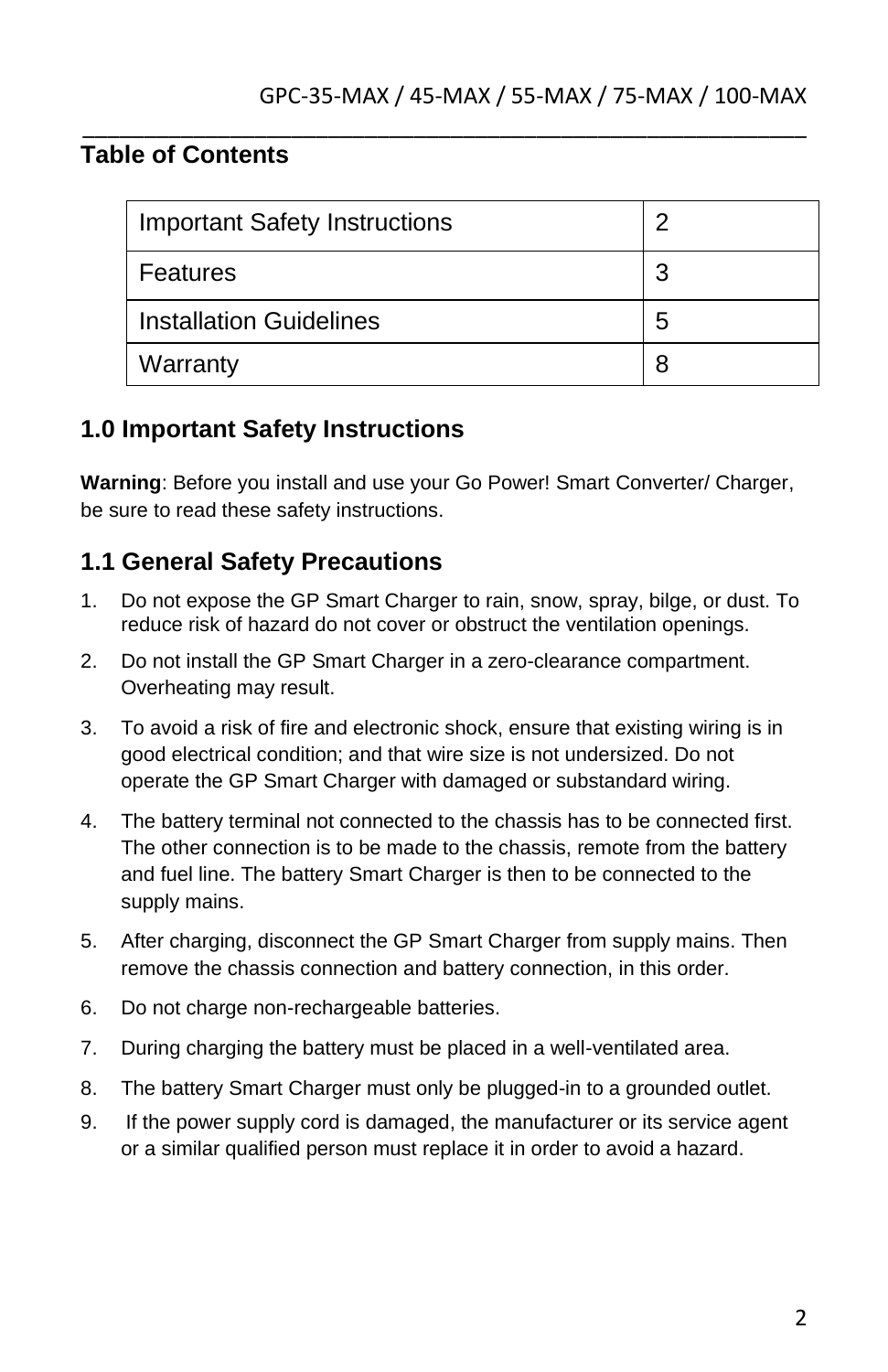#### **2.0 Features**

The Go Power! Smart Converter Charger (GPC) series power converter / battery charger converts 120 V nominal AC to 13.6 V DC. As a power supply, its tightly controlled regulation allows the user to operate any 12 V nominal DC load up to the converter's rated output current. As a battery charger, the converter will maintain the battery, delivering its full-rated current when the battery capacity falls sufficiently low. The voltage is set to deliver its maximum current for the necessary period of time that minimizes undue stress to the battery caused by heating of its cells. This helps to ensure the longest possible life of the battery. Over time, as the battery nears its full capacity, the converter will float charge the battery to prevent self-discharge of its cells.

\_\_\_\_\_\_\_\_\_\_\_\_\_\_\_\_\_\_\_\_\_\_\_\_\_\_\_\_\_\_\_\_\_\_\_\_\_\_\_\_\_\_\_\_\_\_\_\_\_\_\_\_\_\_\_\_\_\_\_

#### **2.1 Protection Features**

The GPC MAX is designed with high-quality components to help ensure years of continuous use. Multiple protection features for a long, trouble-free life protects the GPC MAX.

- Reverse Battery Polarity Protection.
- Brown-Out Input Protection.
- Over-Current Protection: Cycle-by-cycle peak limiting as well as rated current limiting to maximize the life of the converter.
- Over-Temperature Protection: In addition, it is designed with a unique proportional fan control circuit. Fan speed is directly proportional to the converter's internal ambient temperature. This enables the fan to turn on and off very slowly, minimizing unwanted fan-starting noise.
- 4 stage battery charging for battery longevity

#### **Disclaimer**

\* This unit is designed for flooded lead acid and AGM batteries only. Gel Cells can be damaged by the higher charge voltages of this unit.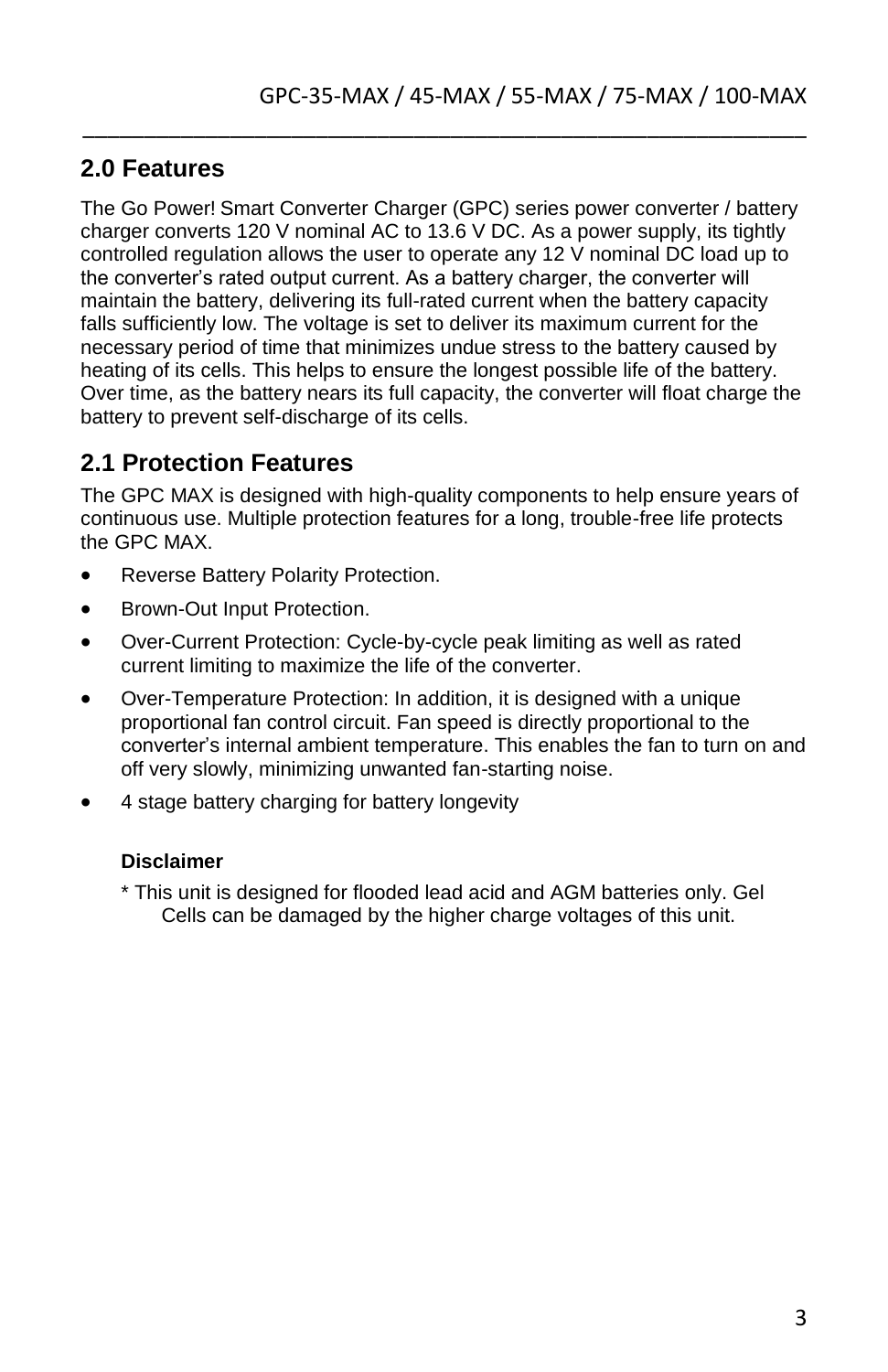| <b>SPECIFICATIONS*</b>                       | GPC-35-MAX                                | GPC-45-MAX                              | GPC-55-MAX                              | <b>GPC-75-</b><br><b>MAX</b>              | <b>GPC-100-MAX</b>                        |
|----------------------------------------------|-------------------------------------------|-----------------------------------------|-----------------------------------------|-------------------------------------------|-------------------------------------------|
| DC Output Voltage (No<br>Load) approx.       | 13.6V (DC)                                | 13.6V (DC)                              | 13.6V (DC)                              | 13.6V (DC)                                | 13.6V (DC)                                |
| <b>Output Voltage Tolerance</b><br>(No Load) | $+$ or $-.7\%$                            | $+$ or $-$ .7%                          | $+$ or $-.7\%$                          | $+$ or $-$ .7%                            | $+$ or $-.7\%$                            |
| Output Amperage, Max<br>Continuous           | 32 Amps                                   | 45-MAX Amps                             | 55-MAX Amps                             | 75-MAX<br>Amps                            | 100-MAX Amps                              |
| Output Voltage (Full Load)<br>approx.        | $>13.4V$ (DC)                             | $>13.4V$ (DC)                           | $>13.4V$ (DC)                           | $>13.4V$ (DC)                             | $>13.4V$ (DC)                             |
| Maximum Power Output,<br>Confinuous          | 430 watts                                 | 600 watts                               | 780 watts                               | 1065 waffs                                | 1400 watts                                |
| Input Voltage Range                          | $105 - 135 -$<br><b>MAXAC</b>             | $105 - 135 -$<br><b>MAXAC</b>           | $105 - 135 -$<br><b>MAXAC</b>           | $105 - 135 -$<br><b>MAXAC</b>             | 105-135-MAXAC                             |
| Input Voltage Frequency                      | $47 - 63$                                 | $47 - 63$                               | $47 - 63$                               | $47 - 63$                                 | $47 - 63$                                 |
| Maximum AC Current @<br>108Vac               | 10 Amps                                   | 10 Amps                                 | 12 Amps                                 | 12 Amps                                   | 17 Amps                                   |
| <b>Typical Efficiency</b>                    | >85%                                      | $>85\%$                                 | >85%                                    | $>85\%$                                   | >85%                                      |
| Max Inrush Current, Single<br>Cycle          | 40 Amps                                   | 40 Amps                                 | 40 Amps                                 | 40 Amps                                   | 40 Amps                                   |
| <b>Short Circuit Protection</b>              | Yes                                       | Yes                                     | Yes                                     | Yes                                       | Yes                                       |
| <b>Overload Protection</b>                   | $>100-MAX%$                               | $>100$ -MAX%                            | $>100-MAX%$                             | $>100-MAX%$                               | $>100-MAX%$                               |
| Fan Control                                  | Proportional                              | Proportional                            | Proportional                            | Proportional                              | Proportional                              |
| <b>Thermal Protection</b>                    | Yes                                       | Yes                                     | Yes                                     | Yes                                       | Yes                                       |
| <b>Working Temperature</b><br>Range          | $0-45-MAX°C$                              | $0-45-MAX°C$                            | $0-45-MAX°C$                            | $0-45-MAX°C$                              | $0 - 45 -$<br><b>MAX°C</b>                |
| <b>Dimensions</b>                            | $7.5 \times 10.5 \times$<br>$3.45 - MAX"$ | $7.5 \times 10.5 \times$<br>$3.45-MAX"$ | $7.5 \times 10.5 \times$<br>$3.45-MAX"$ | $7.5 \times 10.5 \times$<br>$3.45 - MAX"$ | $7.5 \times 10.5 \times$<br>$3.45 - MAX"$ |
| Weight                                       | $5.0$ lbs                                 | $5.0$ lbs                               | $5.0$ lbs                               | $5.0$ lbs                                 | 5.0 lbs                                   |

\_\_\_\_\_\_\_\_\_\_\_\_\_\_\_\_\_\_\_\_\_\_\_\_\_\_\_\_\_\_\_\_\_\_\_\_\_\_\_\_\_\_\_\_\_\_\_\_\_\_\_\_\_\_\_\_\_\_\_

**\*Specifications subject to change without notice**

## **2.2 Electrical Specifications**

#### **2.3 Installation**

Disconnect the positive side of the battery before installation. Connect the positive (red) and negative (black) terminal lugs to battery or load. Always use the proper size wire based on the amperage of the converter and the battery. When connecting to a battery, a breaker should be installed within 18" of the battery, connecting the battery positive to the line side of the breaker, and the GPC to the load side. Connect Chassis Bonding Lug on the GPC to vehicle chassis or other grounding source.

## **2.4 Mounting Location**

The GPC can be mounted in any position within an enclosed or interior compartment. Provide sufficient air space to allow unrestricted airflow in and around the unit.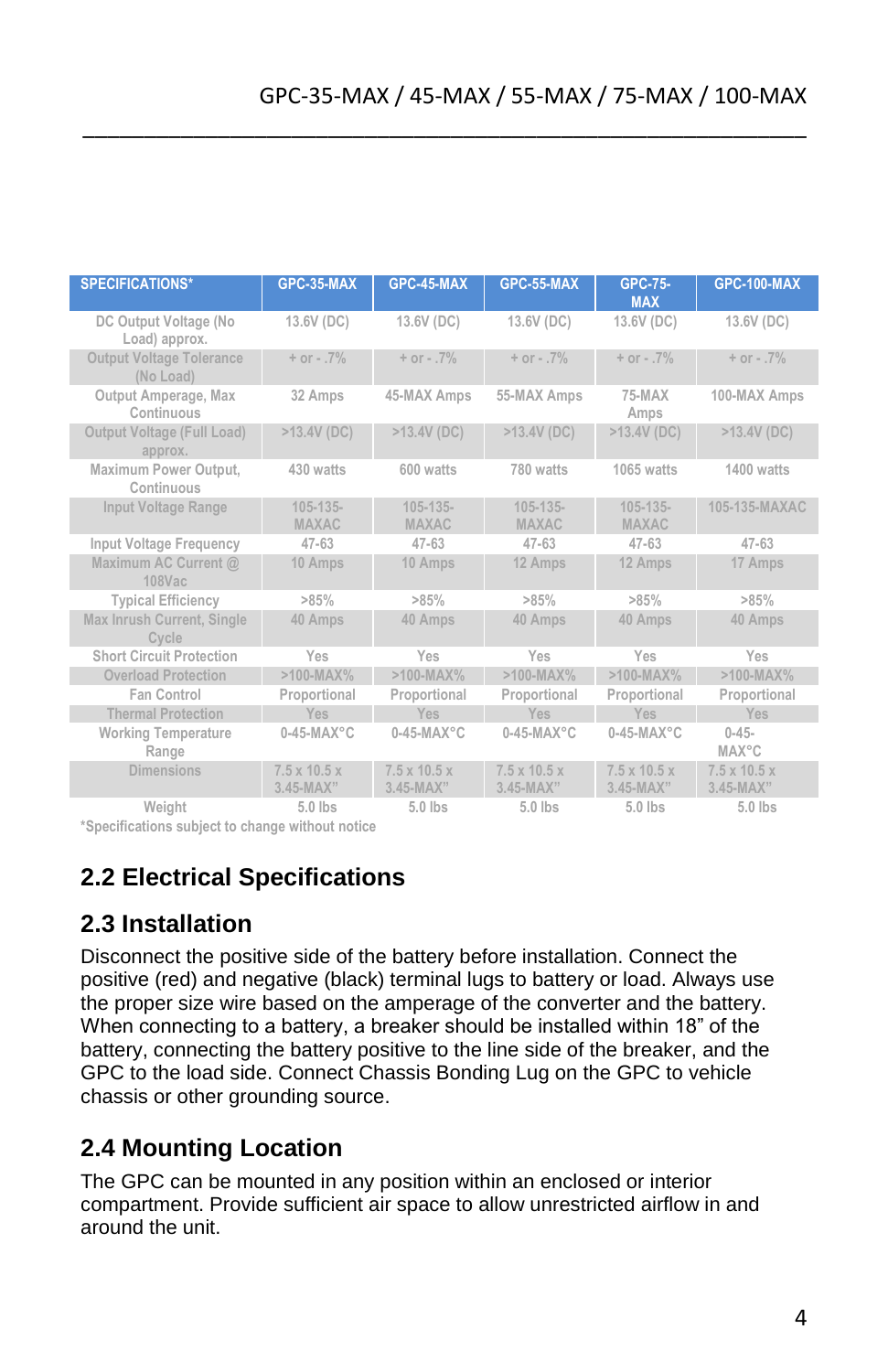#### \_\_\_\_\_\_\_\_\_\_\_\_\_\_\_\_\_\_\_\_\_\_\_\_\_\_\_\_\_\_\_\_\_\_\_\_\_\_\_\_\_\_\_\_\_\_\_\_\_\_\_\_\_\_\_\_\_\_\_ **2.5 120 Volt AC Input**

Plug the GPC AC input cord into a 120 V 3 wire grounded source. See chart for maximum current draw and required input voltages.

### **2.6 Reverse Polarity Fuses**

The GPC is protected against reverse polarity on the DC output. If a battery or the GPC is hooked up incorrectly, the fuses will blow and can be easily replaced. Always use the same size and style fuse that came with the converter. To change the fuses, use a screwdriver to loosen the screws and remove the fuses. Always replace the fuses with the same type and rating. After inserting the new fuses, tighten the screws firmly. DO NOT OVERTIGHTEN.

#### **3.0 Installation Guidelines**

There are no components within the GPC that, in their normal operation, produce arcs or sparks. However, all electronic devices have some potential for generating sparks in the event of failure. Therefore, never install this device in the same compartment with flammable items such as gasoline or batteries.



All dimensions are Inches (mm) unless specified otherwise.

#### **3.3 120 Volt AC Input**

Plug the GPC AC input cord into a 120 V 3 wire grounded source. See chart for maximum current draw and required input voltages.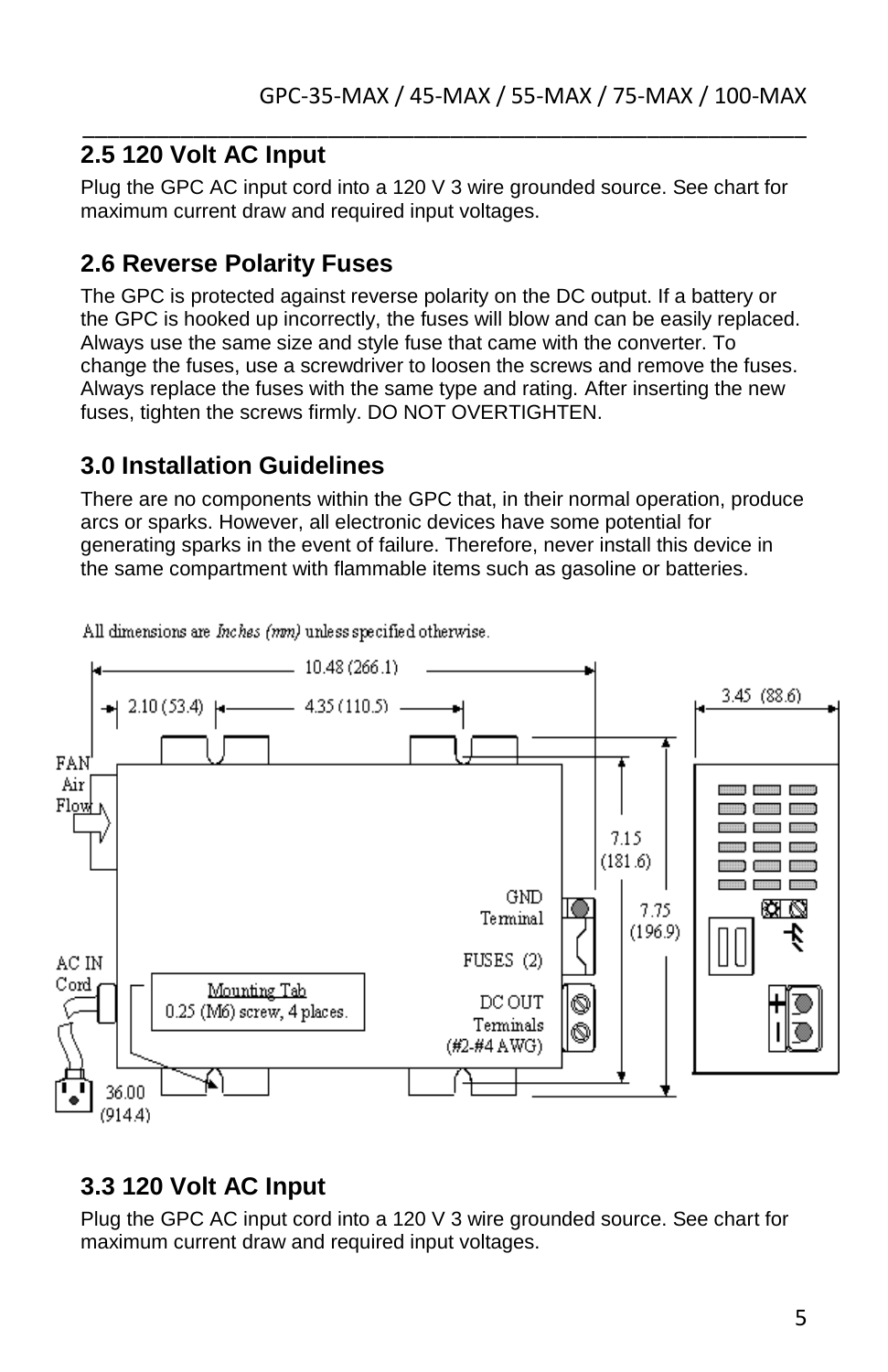#### **3.4 Reverse Polarity Fuses**

The GPC is protected against reverse polarity on the DC output. If a battery or the GPC is hooked up incorrectly, the fuses will blow and can be easily replaced. Always use the same size and style fuse that came with the converter. To change the fuses, use a screwdriver to loosen the screws and remove the fuses. Always replace the fuses with the same type and rating. After inserting the new fuses, tighten the screws firmly. DO NOT OVERTIGHTEN.

\_\_\_\_\_\_\_\_\_\_\_\_\_\_\_\_\_\_\_\_\_\_\_\_\_\_\_\_\_\_\_\_\_\_\_\_\_\_\_\_\_\_\_\_\_\_\_\_\_\_\_\_\_\_\_\_\_\_\_

#### **4.0 Charge Controller Options 4.1 GPC Charging**

The optional GPC allows the GPC to operate as an automatic three-stage smart charger giving the customer the benefit of a Bulk, Absorption, and Float stage charging. The charging capacity of the GPC is increased, charge times are decreased, proper and safe battery charging is ensured, and overcharging is minimized. The GPC monitors the battery at all times. If the GPC voltage remains in the float stage for more than seven days, the GPC automatically delivers a boost charge as a  $4<sup>th</sup>$  stage called equalize for a predetermined time, then automatically returns to the normal float stage. The GPC series is recommended for flooded lead acid and AGM batteries only.

**Note: Check with your batteries manufacturer specifications to confirm the GPC MAX charger will work.**

#### **4.1.1 Reduced Charge Times**

The Bulk stage allows the batteries to be charged from the full rated load of the battery. During this stage the batteries are recharged quickly to reduce charge times.

#### **4.1.2 Increased Battery Capacity**

After the Bulk stage, the batteries are held in the Absorption stage for a controlled period, ensuring a full and complete charge.

#### **4.1.3 Reduced Battery Stress**

During the Float stage, the GPC charge voltage is reduced. This minimizes gassing while maintaining a full charge at the nominal rate of the battery.

#### **4.1.4 Weekly Equalization for Longer Battery Life**

If the batteries have not received a smart charge during a seven-day period, the GPC initiates an equalization stage to top off the batteries, dissolving any sulfate on the battery's internal plates and avoiding stratification.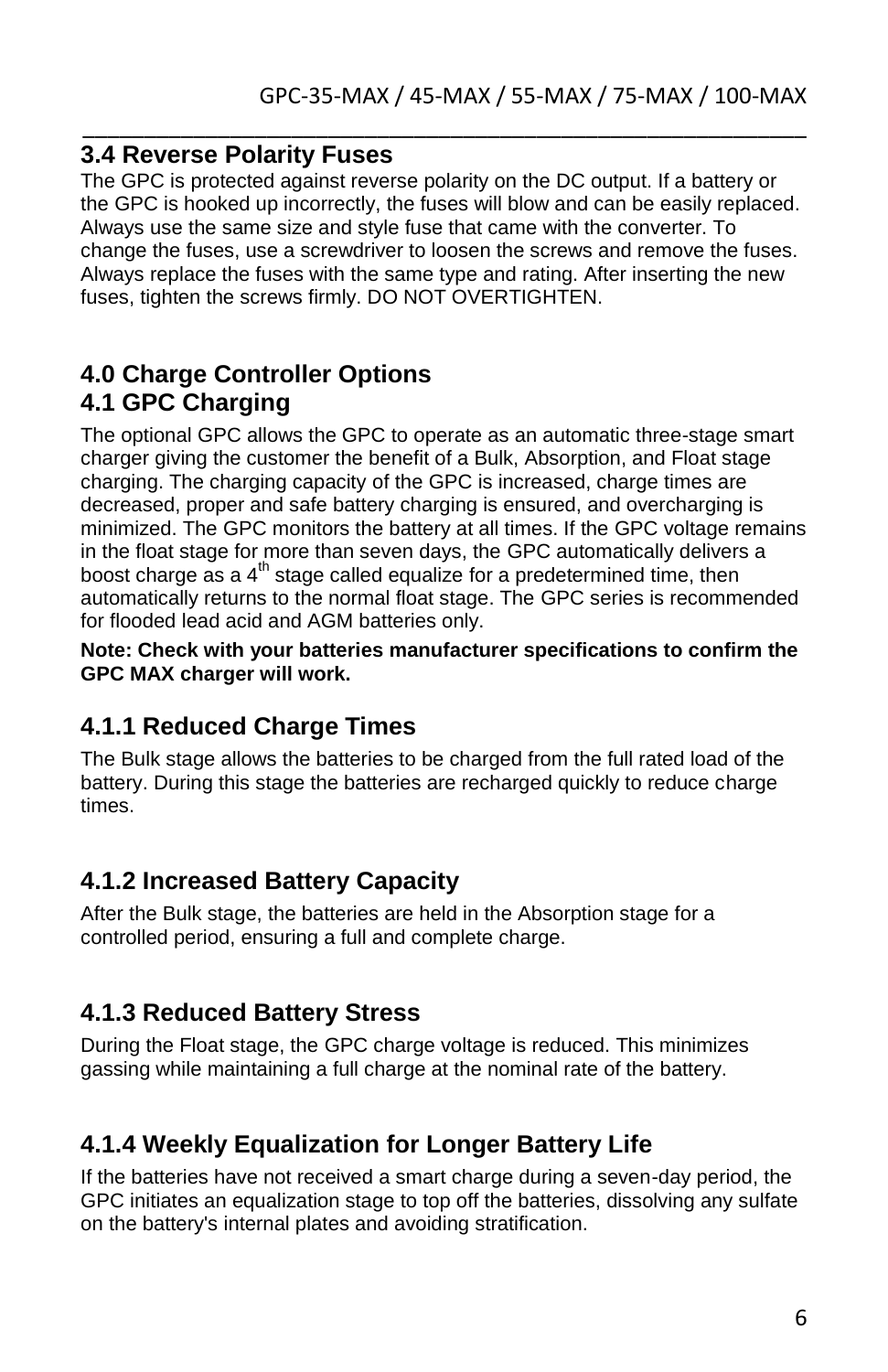## **4.1.5 Voltages**

The charging voltages used to charge the battery during the three stages differ depending on the voltage of the battery being charged. If you need to know the various voltages, you can calculate them as follows:

\_\_\_\_\_\_\_\_\_\_\_\_\_\_\_\_\_\_\_\_\_\_\_\_\_\_\_\_\_\_\_\_\_\_\_\_\_\_\_\_\_\_\_\_\_\_\_\_\_\_\_\_\_\_\_\_\_\_\_

| <b>Charging Stage</b>    | Voltage Charge per Cell |
|--------------------------|-------------------------|
| <b>Bulk Charge</b>       | 2.46                    |
| <b>Absorption Charge</b> | 2.36                    |
| <b>Float Charge</b>      | 2.26                    |

- 1. Determine the number of cells your battery has. Each cell is 2 volts.
- 2. Multiply the number of cells by the appropriate voltage for the individual charging stage. Use the following table for reference:

Example: A 12 V battery (6 cells) will Bulk charge at 14.76 V (6 x 2.46).

### **4.1.6 External GPC Dimensions**

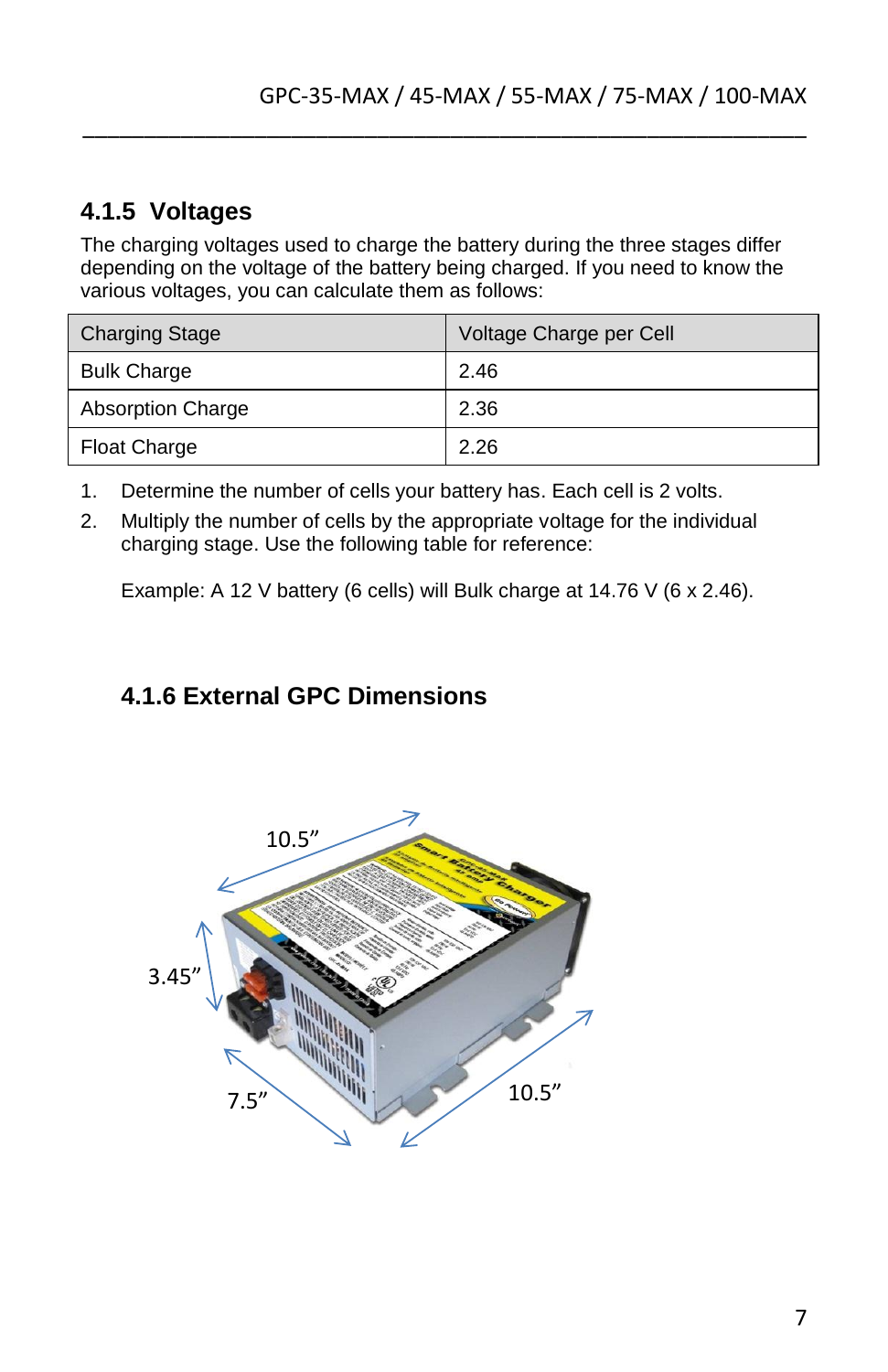#### **5.0 Warranty**

#### **5.1 Go Power! 2 Year Limited Warranty**

Go Power! provides the following limited 2 year warranty ("warranty") coverage as applicable to the purchaser ("Purchaser") of the Go Power!™ branded product ("Product") directly from Go Power!™ The following constitutes the terms and conditions of that limited warranty.

\_\_\_\_\_\_\_\_\_\_\_\_\_\_\_\_\_\_\_\_\_\_\_\_\_\_\_\_\_\_\_\_\_\_\_\_\_\_\_\_\_\_\_\_\_\_\_\_\_\_\_\_\_\_\_\_\_\_\_

#### **5.1.1 What the Go Power! Warranty Covers and for How Long**

Subject to the exclusions and claim procedure set out below, Go Power! warrants for a period of 2 years from the date of purchase at the point-of-sale to the original end-user customer ("Sale Date"), that the Go Power! Product provides coverage as follows:

**For the period ending 2 years from the Sale Date,** Go Power! will, at Go Power!™'s discretion, repair or replace the Product which fails to meet the Product Specifications due to a defect in materials or workmanship or apply credit towards the purchase of new Go Power! Product.

To exercise this right, the Purchaser shall ship, at its own expense, and return the Product to Go Power! according to the return instructions detailed below, and Go Power! will, repair or replace the Product and return it to the Purchaser free of charge, or offer credit towards the purchase of new Product.

Go Power! shall be entitled, at its discretion, to use new and/or reconditioned parts in performing warranty repair or providing a replacement Product. Go Power! also reserves the right to use parts or Product of original or improved design in any repair or replacement. All replaced Product and/or any parts removed from repaired Products become the property of Go Power!

If Go Power! chooses to repair or replace a Product, the above warranty will continue to apply and remain in effect for the balance of the warranty period calculated from the Sale Date (and not the repair or replacement date).

If Go Power! chooses to offer a credit towards the purchase of new Product, then the warranty in effect and applicable to the new Product shall apply to the new Product.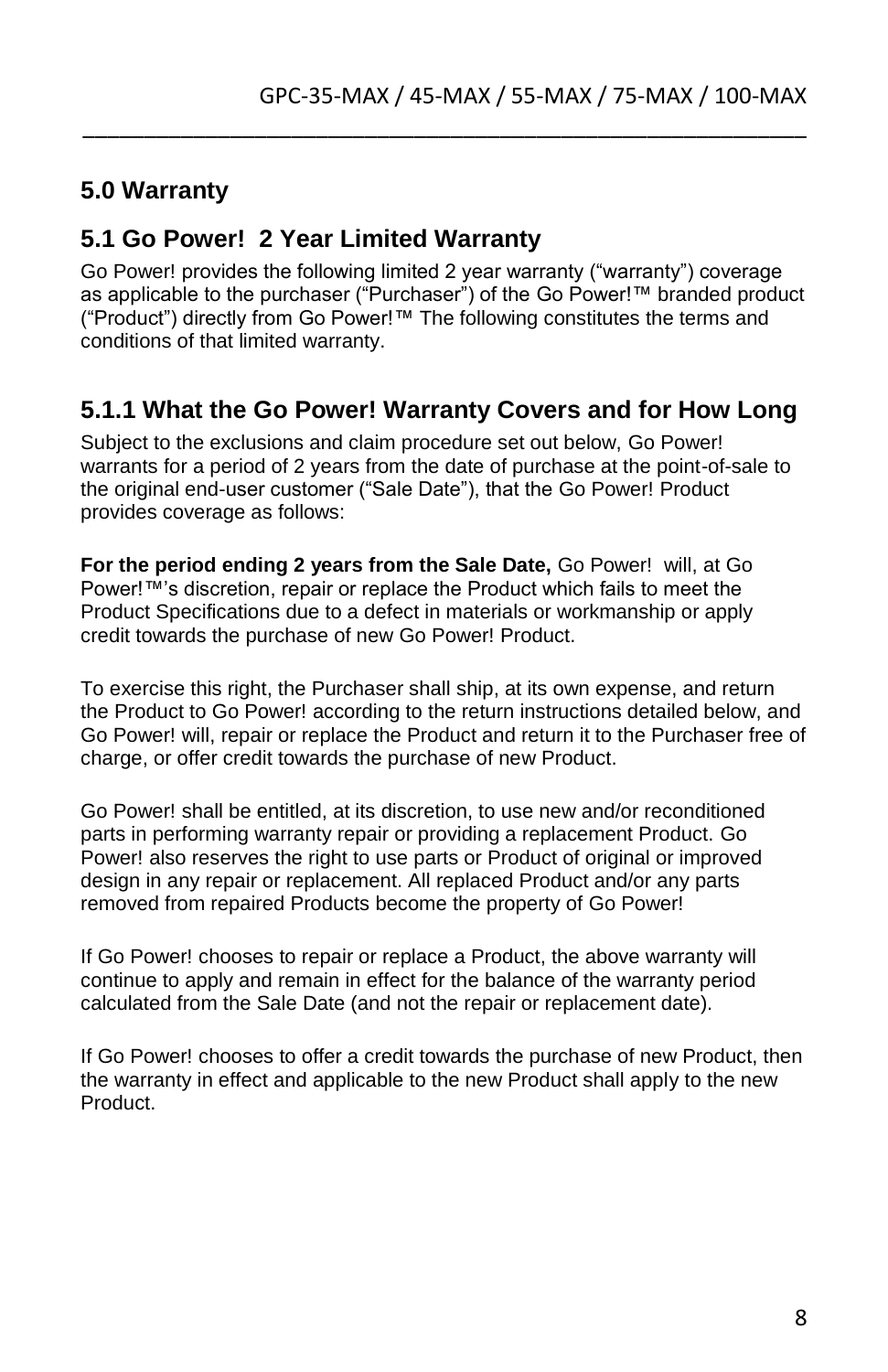#### **5.1.2 What the Go Power! Warranty Does Not Cover**

The Go Power! warranty does not provide coverage for the following which are expressly excluded from the above warranty:

\_\_\_\_\_\_\_\_\_\_\_\_\_\_\_\_\_\_\_\_\_\_\_\_\_\_\_\_\_\_\_\_\_\_\_\_\_\_\_\_\_\_\_\_\_\_\_\_\_\_\_\_\_\_\_\_\_\_\_

- Failure due to normal wear and tear of the Product.
- Failure caused by separate computer software supplied with or associated with a Go Power! Product.
- Failure due to fire, water, neglect, improper installation, generalized corrosion, biological infestations, or input voltages that create operating conditions beyond the maximum or minimum listed in the Go Power! specifications including lightning strikes.
- Products which have been altered other than by Go Power! or authorized by Go Power!
- Products that have their original identification (trademark, serial number) markings defaced altered or removed.
- Products utilized as a component part of a product expressly warranted by another manufacturer.
- Operation or storage of the Product outside the specification ranges, and/or alteration or deployment of Go Power! Products other than in accordance with any published or provided user, storage or maintenance requirements.
- Failure that is in any way attributable to the improper use, storage, maintenance, installation or placement of the Go Power! Product.
- Failure caused by abuse, misuse, abnormal use, or use in violation of any applicable standard, code or instructions for use in installations, including, but not limited to, those contained in the National Electrical Code, the Standards for Safety of Underwriters Laboratory, Inc., Standards for the International Electrotechnical Commission, Standards for the American National Standards Institute, or the Canadian Standards Association.
- Failure due to acts of God.

## **5.1.3 Restrictions and Limitations to the Go Power! Warranty**

- This Warranty is not transferable and only applies to the Purchaser.
- Go Power! does not warrant the results obtained from the implementation of recommendations made by Go Power! or its authorized distributors concerning the use, design or application of Go Power! Products
- The end-user who purchases the Product assumes all responsibility and liability for loss or damage resulting from the handling or use of Go Power! Products.
- Go Power's liability on any claim, whether in warranty, contract, negligence, or any other legal theory, for loss, damage or injury arising directly or indirectly from or in relation to the use of the Go Power! Product shall in no event exceed the purchase price of the Go Power! Product which gave rise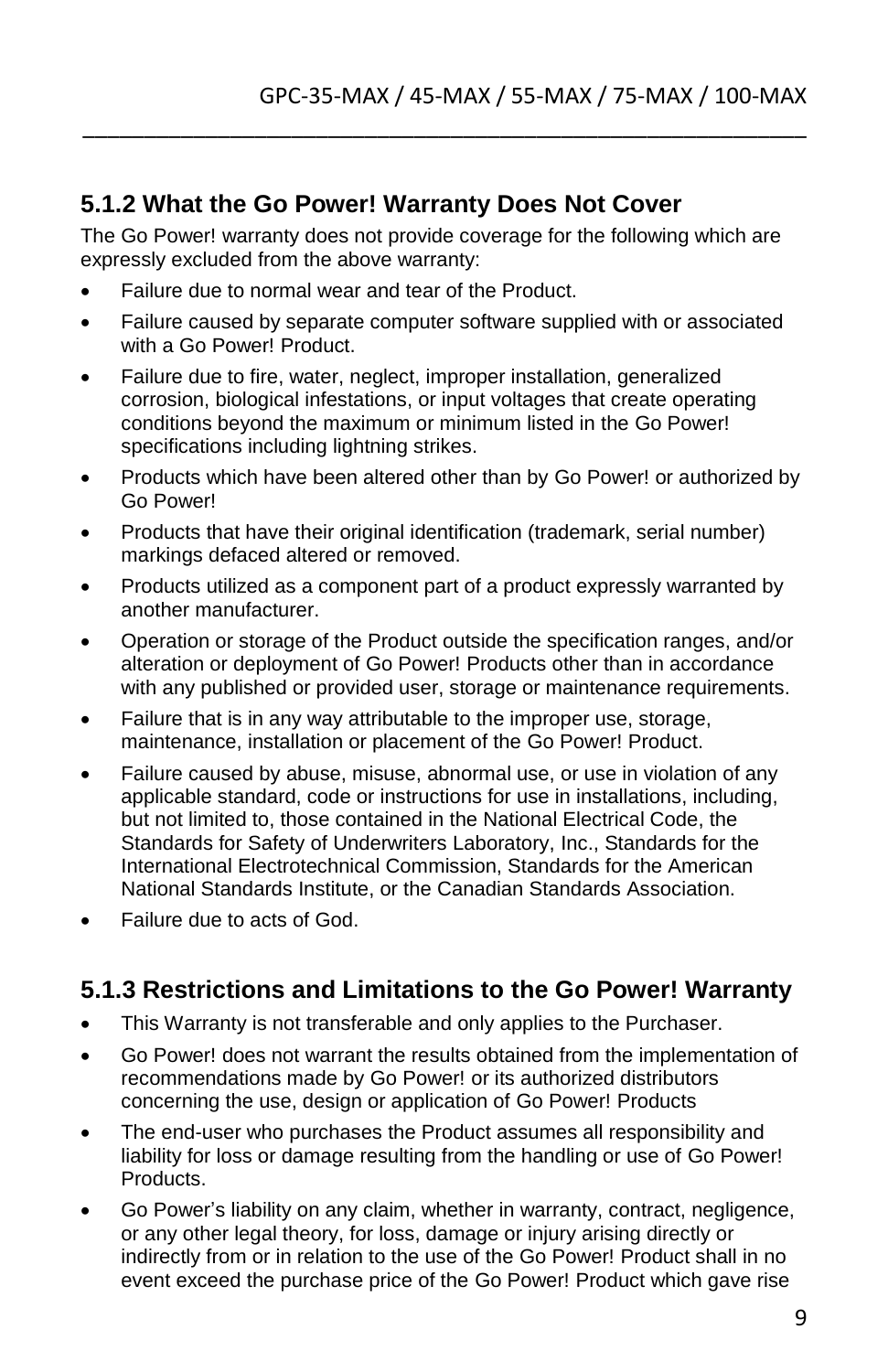to the claim. IN NO EVENT SHALL GO POWER! BE LIABLE FOR PUNITIVE, SPECIAL, INCIDENTAL OR CONSEQUENTIAL DAMAGES WHETHER FORSEEABLE OR NOT INCLUDING BUT NOT LIMITED TO LOSS OF PROFITS OR REVENUES, LOSS OF USE OF GOODS, OR LOSS OF BARGAIN.

\_\_\_\_\_\_\_\_\_\_\_\_\_\_\_\_\_\_\_\_\_\_\_\_\_\_\_\_\_\_\_\_\_\_\_\_\_\_\_\_\_\_\_\_\_\_\_\_\_\_\_\_\_\_\_\_\_\_\_

 The Warranty set out above is the sole warranty granted by Go Power! with respect to the Product. No oral understanding, representations or warranties shall be of any effect and Go Power! makes no further warranties, express or implied concerning the Go Power! Products other than the Warranty set out above. The Buyer, where permitted by applicable law, hereby expressly waives any statutory or implied warranty that the Go Power! Product shall be merchantable or fit for a particular purpose.

#### **5.2 Warranty Return Procedure**

Visit **gpelectric.com** to read the "frequently asked questions" section of our

website to troubleshoot the problem. If trouble persists:

- 1. Call your Go Power! Technical Support team (1-866-247-6527).
- 2. Return defective product to place of purchase.

#### **5.2.1 End Users**

Contact your sales representative or Dealer and discuss the problem. Often the sales representative can troubleshoot common scenarios. If applicable, warranty will be handled between the End User and the Dealer. Go Power! will only accept returned items from an End User as a last resort. If you are unable to contact the Dealer, or the Dealer refuses to provide service, please contact Go-Power! directly.

## **5.2.2 Dealers**

Dealers will handle warranty either through their supplier or Go-Power! if they qualify as a Purchaser.

#### **5.2.3 Units bought directly from Go Power!**

The Purchaser will return the product, freight prepaid, to Go Power! You must obtain a Return Material Authorization (RMA) number from Go Power! before returning a product. The RMA number MUST be clearly indicated on the outside of the box. Items received without an RMA number will be refused.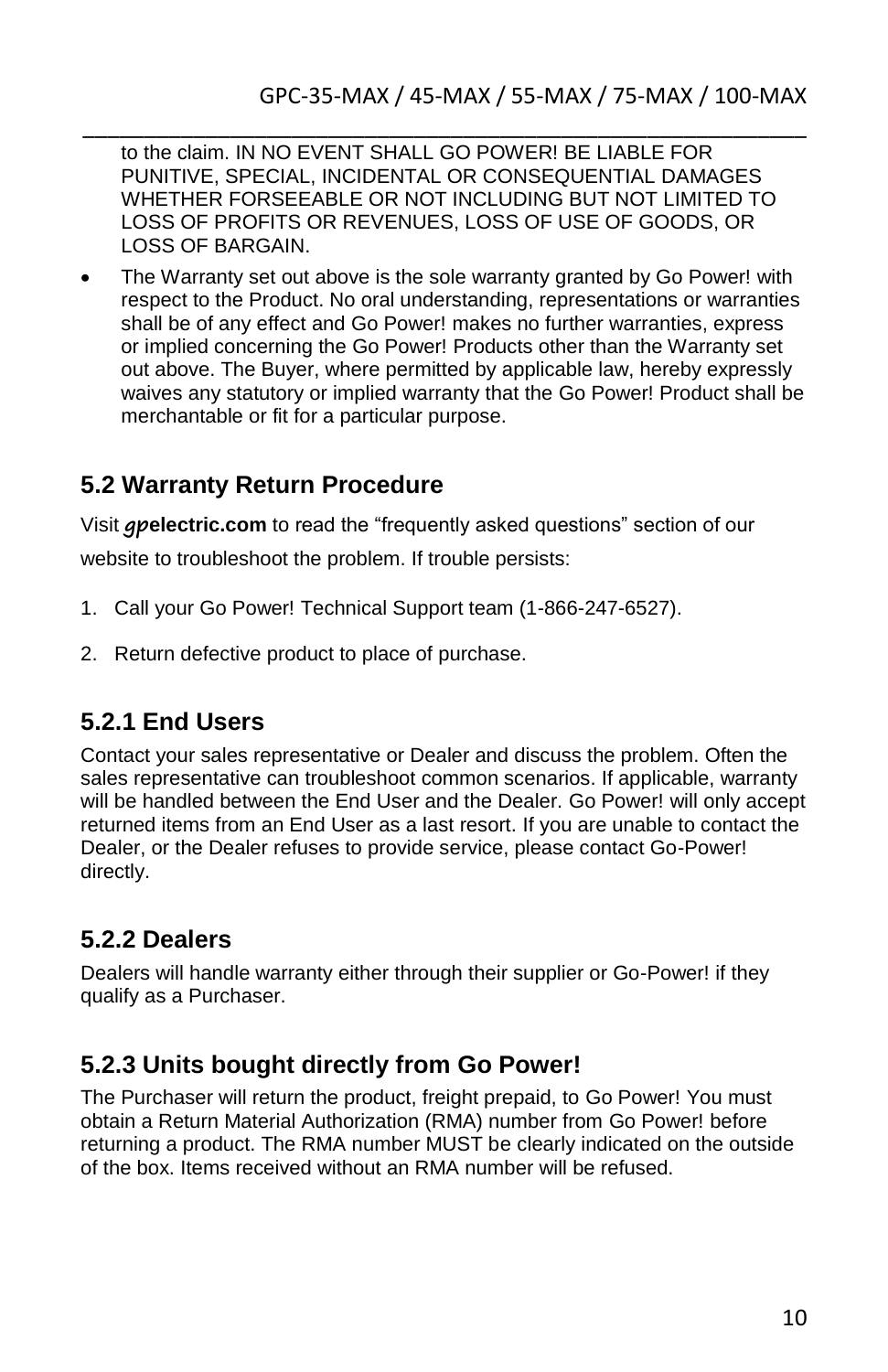### **5.3 Additional Information**

Unless approved by Go Power! management, all product shipped collect to Go Power! will be refused.

\_\_\_\_\_\_\_\_\_\_\_\_\_\_\_\_\_\_\_\_\_\_\_\_\_\_\_\_\_\_\_\_\_\_\_\_\_\_\_\_\_\_\_\_\_\_\_\_\_\_\_\_\_\_\_\_\_\_\_

#### **5.4 Out of Warranty Items**

Go Power! electronic products are non-repairable, Go Power! does not perform repairs on its products nor does it contract out those repairs to a third party. Go Power! does not supply schematics or replacement parts for any of its electronic products.